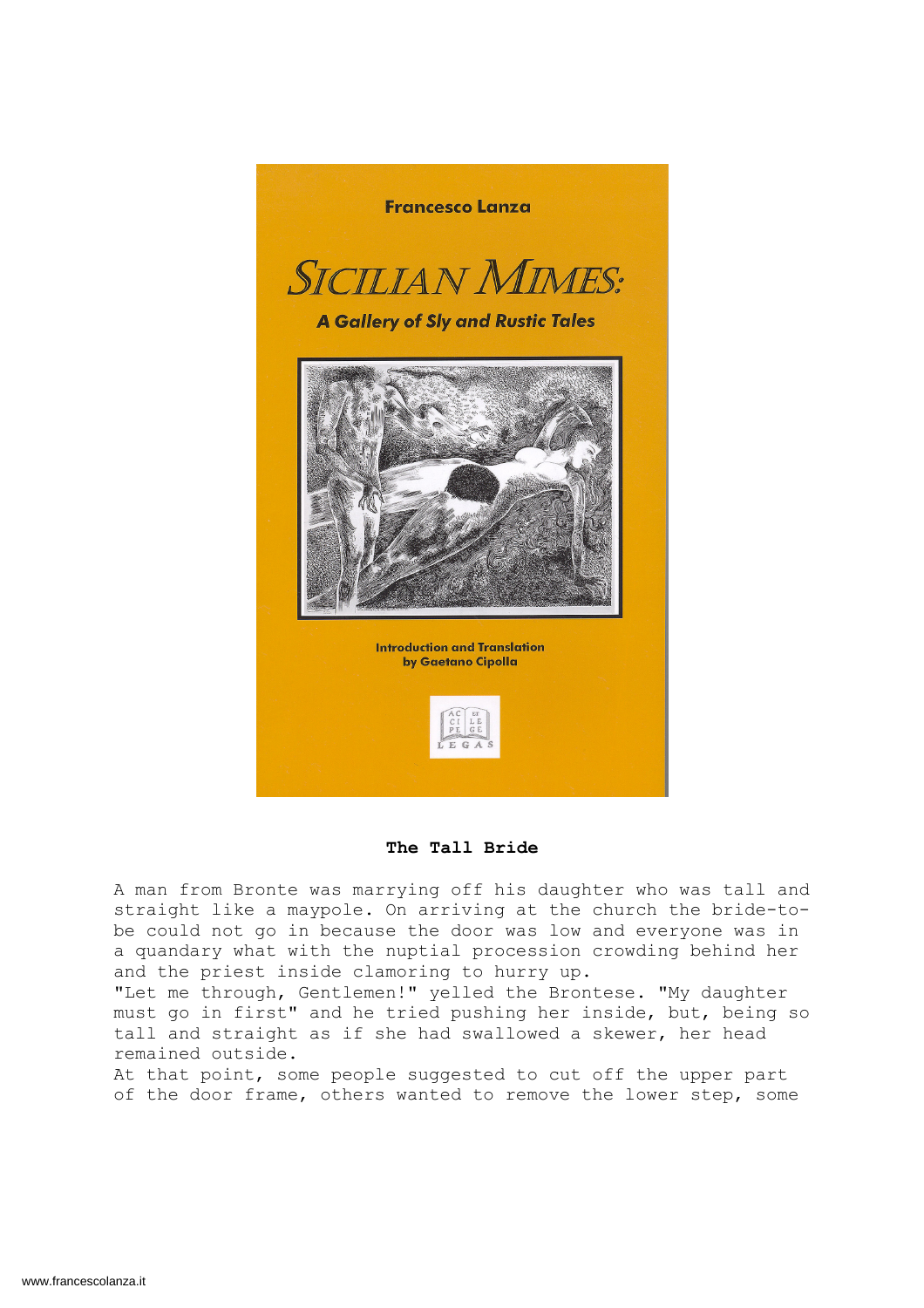wanted to cut off the head of the bride and reattach it once inside, but they did nothing at all. A man from Adernò who was there on business chanced to pass by, and hearing the commotion, came forward: "What will you give me if I manage to get her through?" The father replied: "If you get her through, I will give you four he-goats, four kids, four wheels of cheese and four molds of ricotta, but make my daughter go through the door." The man from Adernò raised his arm and whacked the tall bride on the back of her neck. She lowered her head and she went inside. "Bravo for the man from Adernò," everyone yelled, "who made the Tall One pass through without cutting her head."

#### The Man from Aidone

One day a man from Aidone quarreled with his donkey for refusing to jump across a ditch and as the animal reared and thrust its head forward, the man accepted the challenge and they fought it out.

They butted heads for quite a while until the donkey was forced to declare himself beaten.

"You, stupid ass!" yelled the man from Aidone out of breath and feeling his head, "for good judgment you may easily beat me, but not for the head: mine is thicker than yours."

# The Angel of God

On the day of Saint Alexander, the man from Barrafranca mounted his mule and went to see how his field was growing. The wheat had grown taller than a man and swayed in the breeze, thick and shining like the waves of the sea.

There was no happier man than he and he kept admiring it with his mouth open, oblivious of time. Night came and he was still there, unable to tear himself away from that triumph. And as the moon appeared, he climbed to the top of the hill to admire it better, saying to himself loudly:

"This year the wheat field is more abundant than ever before, you want to bet it's going to produce six bushels of golden wheat?"

A raven nearby was perched on a branch and opening his beak replied: "More!"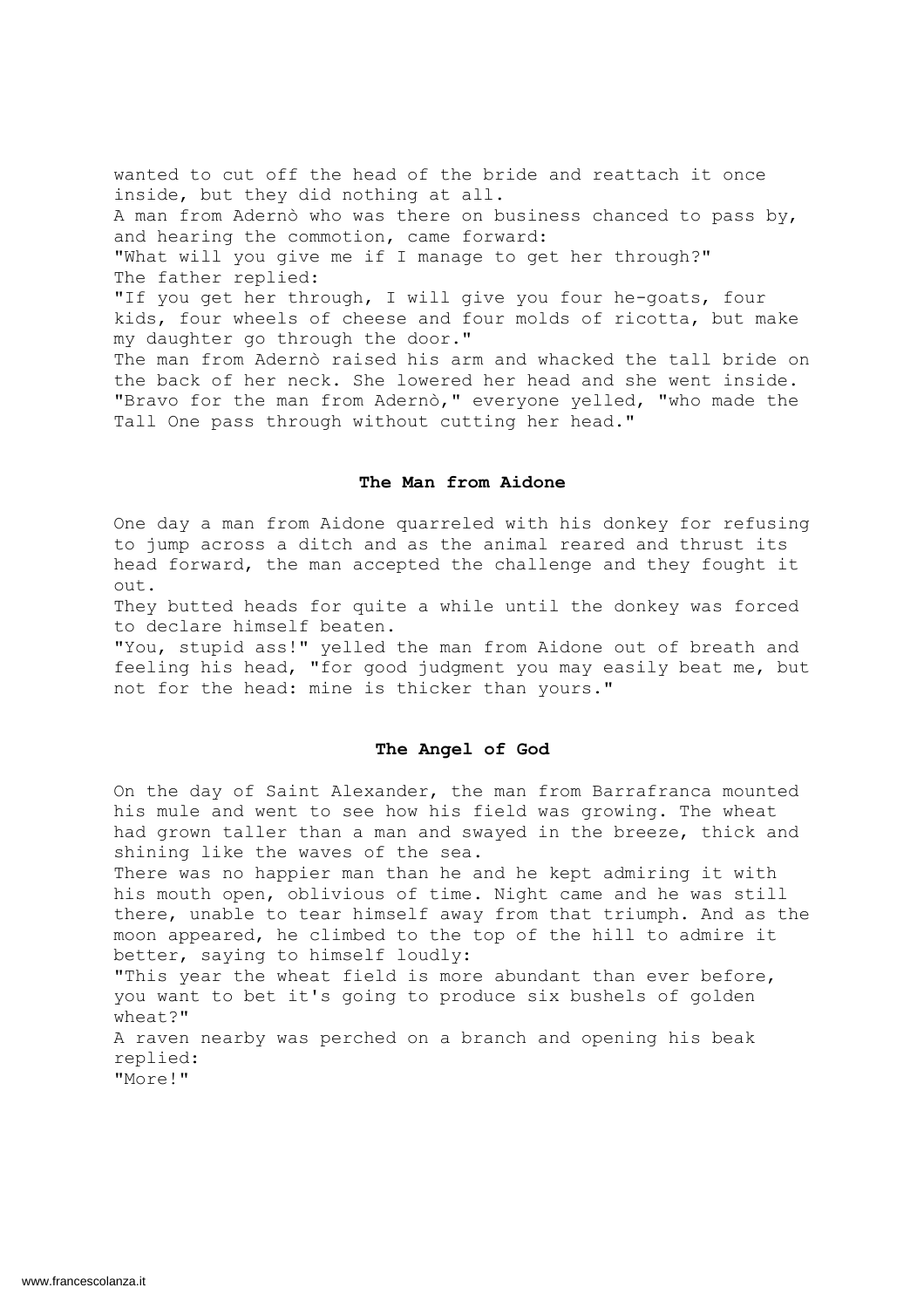"By Saint Alexander!" the man screamed with joy. "This must be the Angel of God answering me and he's telling me it will produce more. How much more, eight bushels?" "More, more!" replied the raven. "Hurrah for the Angel of God!" The man then asked: "How many bushels will I get, ten?" "More!" "Twelve?" "More!" And so it went for the whole night, with the man raising the count and the other saying, "More, more!"

## The Man from Pietraperzia

A man from Pietraperzia lost his pa and everyone was mourning for him crying loudly. They dressed the body, they put him in his death bed and they gave the man from Pietraperzia a candle to hold. He looked around with his jaw hanging and with dry eyes, without uttering a sound. Someone pulled him by the shirt:

"Why aren't you crying? Don't you see that your father is dead?" And he:

"How can I cry, if I'm holding a candle in my hand?"

## The Man from Mazzarino

A man from Mazzarino kept at his side a sack tightly tied at the top. Once in a while he carefully opened the sack, just enough to blow air into it and then quickly closed it again, tighter than before. "Say, what are you doing?" someone asked him once. And he: "I'm putting aside some breaths for when I may run out."

## Horseshoes for Dead Men

Two men from Caropepe who were professional thieves decided to die and lying on a bed, gave no signs of being alive. Folks howled in mourning for them, they dressed them, they displayed them on their death bed and finally placed their bodies in the church. But during the night, the dead men kicked open the coffins and, more alive than before, began to ransack everything of value. Then they broke the bars from the lunettes and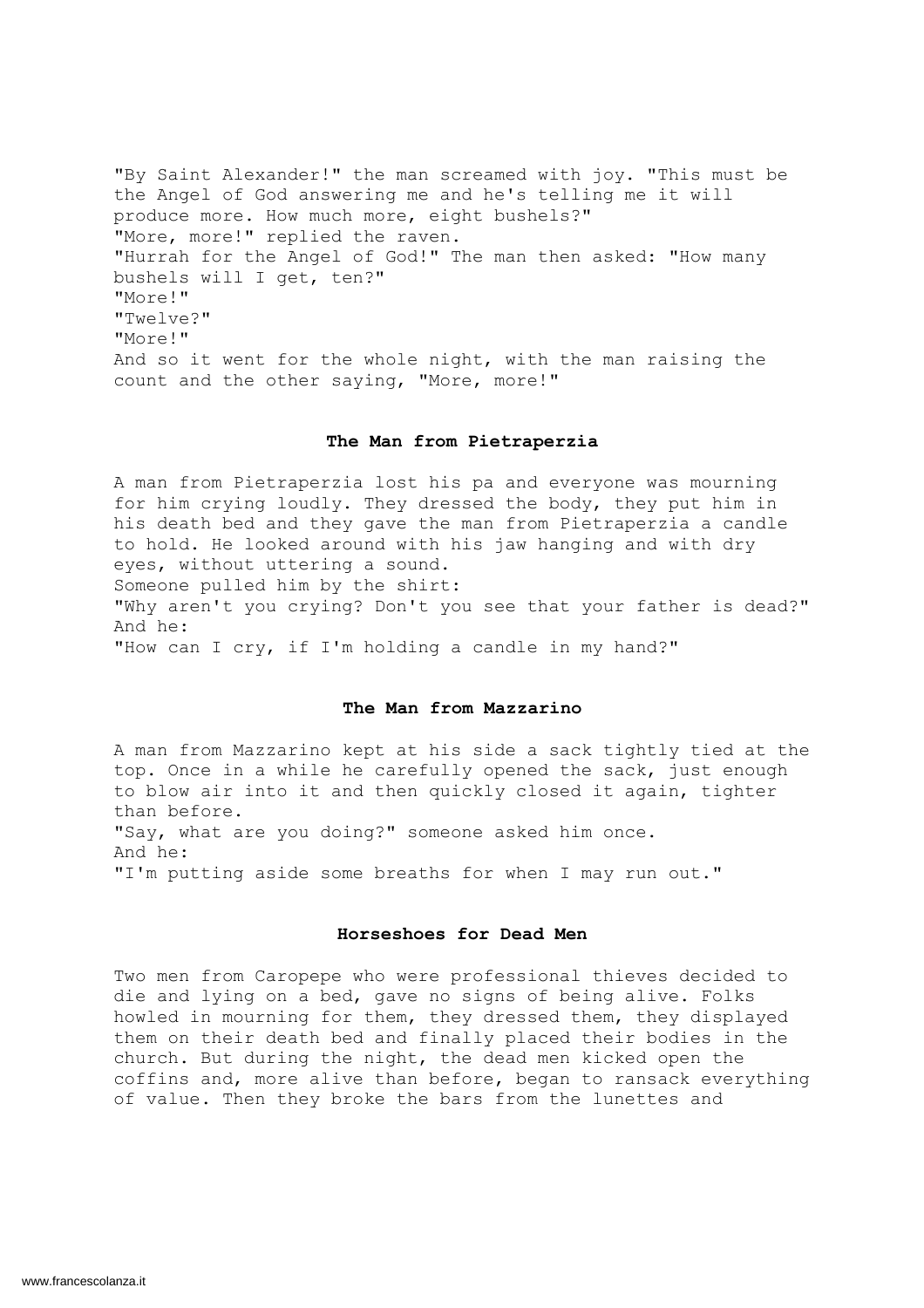escaped. The next morning, when the church was opened they did not find the bodies nor anything of value. The scandal was huge. "We have to take measures," shouted the fooled parishioners, "because the dead are not dead and perform deeds that only the living perform." They quickly summoned the Town Council and, after much spitting, they issued this proclamation, preceded by trumpets and drums:

"People of Caropepe, from now on whoever wants to die, must think about it twice. Those who are no sure of being dead, let them not die, for those who are such will have their feet shoed like mules."

And from that time onward, that's what they did and as a result, no people of Caropepe have ever died without being truly dead.

#### The Three Calabrians

Not knowing how to make a living, three Calabrians decided to bring a load of onions to Sicily and, having filled a boat with them, put out to sea. Now, when they got half way through the Strait, one of the onions slid off the heap and fell into the water and they all screamed in unison: "Stop, stop, for God's sake! One of the onions fell into the water and if we don't fetch it, it will be lost." One of them who was the boldest of the group, put down the oars, removed his breeches and his jerkin and yelled, as he dove in: "Wait here for me, I'll run and fetch it, and bring it back to you." He quickly disappeared. They waited and waited, but neither he nor the onion resurfaced, and the others who were sly and knew a thing or two, concluded there was some foul play. "Do you want to see," asked one of them, "that our fine feathered friend stole the onion that belonged to the three of us and ran away with it?" And the other: "If that's the case, by God, I'll fix that ill-born scoundrel and before you can say amen I'll bring him back here with the onion in his hand." And as he said this, he removed his breeches and his jerkin, dove in the water and disappeared. Some time went by and nobody resurfaced. So the last one said: "Ah, by God, my fine feathered friends connived to make a fool of me and stole my part of the onion. Now wait and see, I will go in myself and top things off!" Without thinking twice, he left the boat there to wait for him and angrily dove in; and he too disappeared, and he is still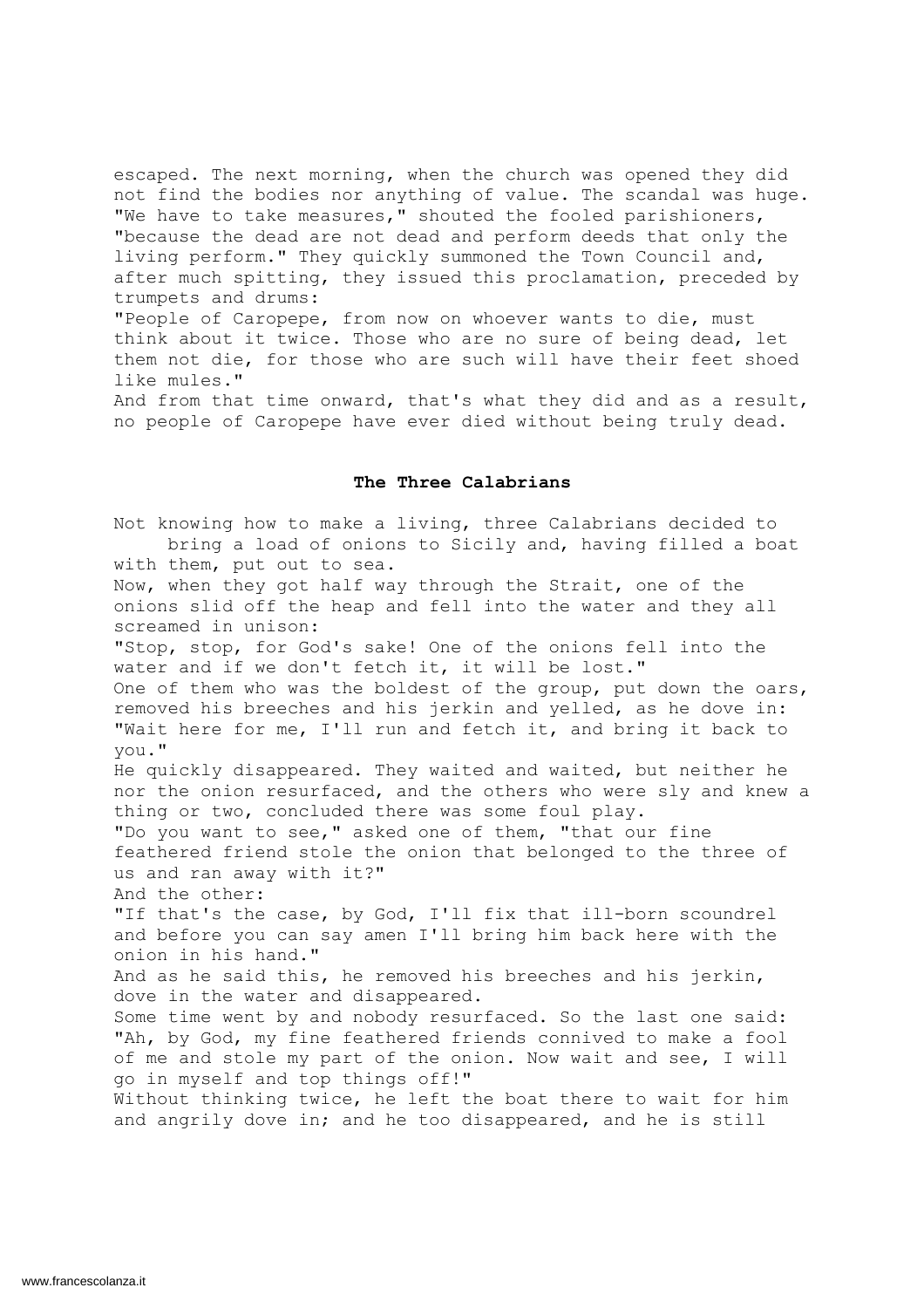looking for his fine feathered friends at the bottom of the Strait. And so it was that three Calabrians lost their lives for an onion.

# The Moon and the Man from Piazza

Two men from Mazzarino came out of a tavern late at night both drunk as a kite and to continue their conversation walked with their arms around each other, following their feet's pleasure, moving one step forward and two backward, as though on high seas. At a certain point, above the bell tower the moon appeared, round like a wheel and shining bright and the two who were stoned, stood there staring at it in amazement. One of them, who was more soused than the other, thought it was the sun and showing it to his companion said: "Look, cumpari, the sun just appeared as we were walking and we did not realize it." The other, who did not want to concede anything, declared: "No, Sir, that's not the sun, but the moon, because the roosters are not singing." And the other: "I'm telling you, that is the sun." "And I'm telling you, it's the moon." It's the sun, it's the moon, neither one wanted to admit defeat and were it not for the fact that they could hardly stand up, they would have come to blows. Finally a man from Piazza was passing by, minding his business, and they turned to him to ask his opinion. "Say, Sir, can you tell us if that is the sun or the moon?" The man from Piazza replied: "Golly, I'm not from these parts."

#### The Man from Castrogiovanni

As the man from Castrogiovanni grew tall and big, his pa told him: "Now you have to get married, because it is time and you are mature." And he, who only knew the work of the farm, said: "Go ahead and marry me as you please. I know nothing of it and I want to mind my own business."